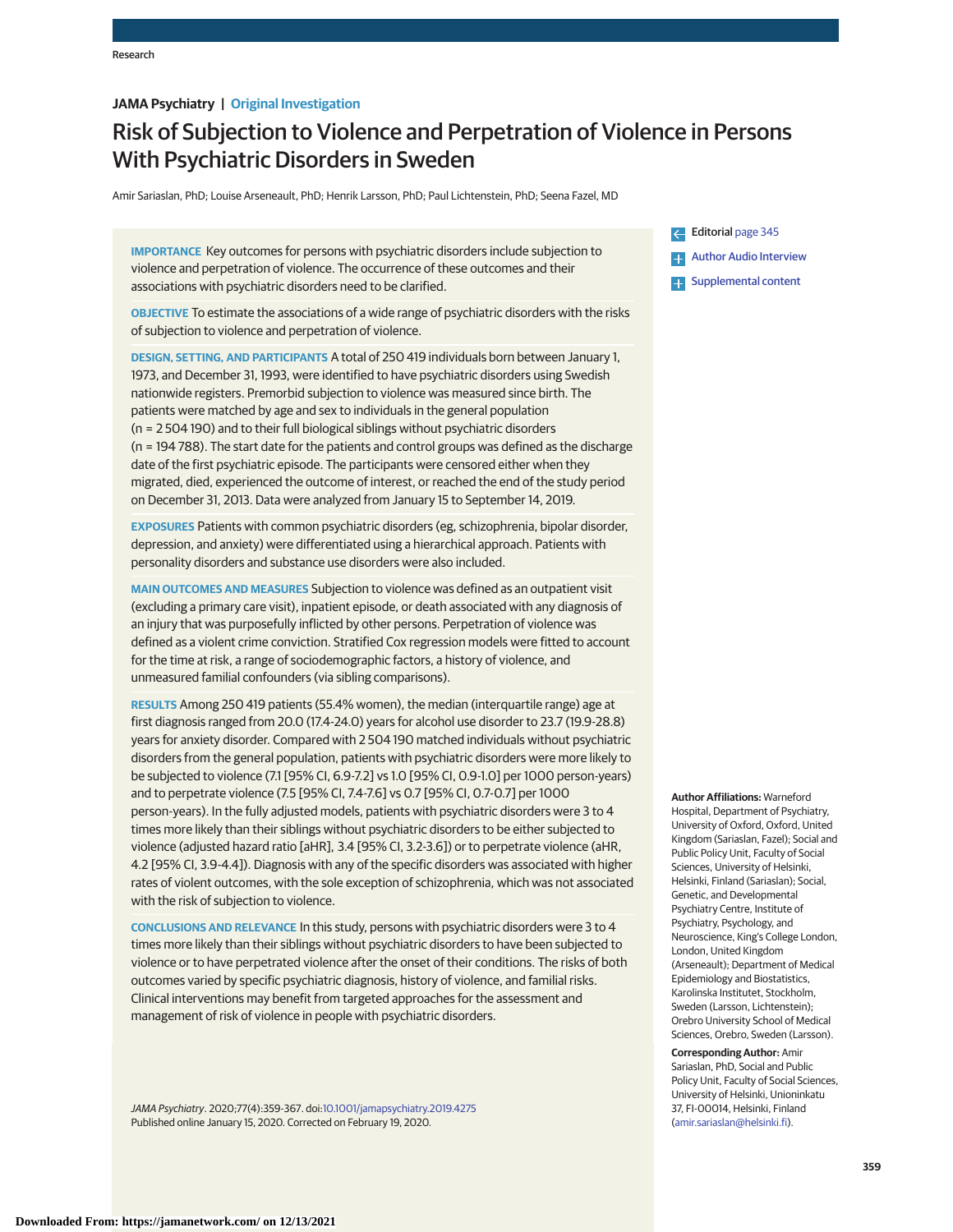ndividuals diagnosed with psychiatric disorders may experience a range of adverse outcomes, with elevated risks of premature mortality,<sup>1</sup> suicide,<sup>1</sup> unemployment,<sup>2</sup> and homelessness.<sup>3</sup> In addition, these individuals h ndividuals diagnosed with psychiatric disorders may experience a range of adverse outcomes, with elevated risks of premature mortality,<sup>1</sup> suicide,<sup>1</sup> unemployment,<sup>2</sup> and tact with the criminal justice system and an increased risk of engaging in violent crime compared with the general population and with their siblings without psychiatric disorders.<sup>4-6</sup> The evidence base regarding perpetration risks needs to be interpreted in the context of subjection to violence among individuals with psychiatric disorders. Reviews of previous research, expert opinion, and advocacy groups report that the rate of subjection to violence is considerably higher than the rate of perpetration of violence, and it is commonly suggested that this rate is elevated approximately 10-fold.7,8

However, evidence for increased rates of subjection to violence in individuals with psychiatric disorders is limited. First, systematic reviews have reported large but imprecise relative risks, ranging from a factor of 2 to 140, for subjection to violence in individuals with any psychiatric disorder compared with the general population.<sup>9-12</sup> These reviews have primarily been based on cross-sectional studies using small and selected clinical samples that have relied on retrospective self-reports.<sup>13,14</sup> Some of these limitations have been addressed by 2 population-based studies.<sup>15,16</sup> However, these investigations did not adequately control for premorbid subjection to violence; hence, they were unable to exclude the possibility of reverse causation (ie, subjection to violence as the cause of the psychiatric disorder rather than vice versa) given the evidence indicating an association between subjection to violence in early life (and its related trauma) and psychiatric morbidity in adulthood.17,18

Second, twin and family studies have reported that psychiatric disorders, violent crime, and subjection to violence tend to aggregate in families, but their etiological associations remain poorly understood.<sup>5,19,20</sup> The literature suggests, however, that the estimates in the studies examining associations between psychiatric disorders and subjection to violence may have been biased upwards because of substantial unmeasured familial confounding.

Third, only a few studies have explicitly considered the cooccurrence of subjection to violence and perpetration of violence. This point is notable because previous studies have suggested that the co-occurrence may represent a distinct subgroup that is differentially associated with psychiatric disorders.<sup>20,21</sup>

To address these gaps in knowledge, we conducted a study of the entire Swedish population born between January 1, 1973, and December 31, 1993. This approach allowed us to assess the potential associations of a wide range of psychiatric disorders with the risks of subjection to and perpetration of violencewhile accounting for unmeasured familial confounding.

# Methods

# Data Collection

All Swedish residents are assigned a unique 10-digit civic registration number, which is used in different nationwide

### **Key Points**

**Question** What is the incidence of subjection to violence or perpetration of violence in persons with psychiatric disorders?

**Findings** In this nationwide cohort study of 250 419 individuals with psychiatric disorders in Sweden, in the decade after the onset of their conditions, fewer than 7% of patients had either been subjected to violence severe enough to require specialist medical treatment or had perpetrated violence.

**Meaning** Persons with psychiatric disorders were approximately 3 to 4 times more likely than their siblings without psychiatric disorders to be either subjected to violence or to perpetrate violence.

registers and provides accurate linkage.<sup>22</sup> We received deidentified data from Statistics Sweden after the study was approved by the regional research ethics committee of Karolinska Institutet. Informed consent is not a requirement for nationwide register-based studies in Sweden.<sup>23</sup>

The Multi-Generation Register provided data on all individuals born in Sweden and their biological parents, which enabled identification of full biological siblings. The National Patient Register provided data on all inpatient hospitalization episodes (*International Classification of Diseases, Revision 8* [*ICD-8*], *International Classification of Diseases, Ninth Revision [ICD-9]*, and *International Statistical Classification of Diseases and Related Health Problems, Tenth Revision [ICD-10]*data from 1973-2013) and specialist outpatient care visits (*ICD-10* data from 2001-2013) and is comprehensive of Swedish universal health care coverage. Violent crime convictions were derived from the National Crime Register, which includes information on criminal convictions beginning in 1973. Data on sociodemographic factors were gathered from census registers. The Migration Register and the Causes of Death Register, respectively, provided emigration andmortality dates. This study followed Strengthening the Reporting of Observational Studies in Epidemiology [\(STROBE\)](https://www.equator-network.org/reporting-guidelines/strobe/) guidelines for cohort studies (eTable 1 in the [Supplement\)](https://jamanetwork.com/journals/jama/fullarticle/10.1001/jamapsychiatry.2019.4275?utm_campaign=articlePDF%26utm_medium=articlePDFlink%26utm_source=articlePDF%26utm_content=jamapsychiatry.2019.4275).

Subjection to violence was defined as an outpatient visit (excluding primary care), inpatient care episode, or death related to any diagnosis of an injury purposefully inflicted by other persons (*ICD* codes and validation information in eMethods and eTable 2 in the [Supplement\)](https://jamanetwork.com/journals/jama/fullarticle/10.1001/jamapsychiatry.2019.4275?utm_campaign=articlePDF%26utm_medium=articlePDFlink%26utm_source=articlePDF%26utm_content=jamapsychiatry.2019.4275). Violent perpetration was defined as a conviction for homicide, assault, robbery, violence against an officer, arson, or sexual offenses (excluding prostitution, solicitation of prostitution, or possession of child pornography). Individuals are convicted in Swedish courts irrespective of psychiatric disorder, although sentencingmay be informed by such conditions. The patient data were not used to determine perpetration of violence status, and the conviction data were not used to determine subjection to violence status.

From a population sample of all individuals born in Sweden between January 1, 1973, and December 31, 1993 (eMethods in the [Supplement\)](https://jamanetwork.com/journals/jama/fullarticle/10.1001/jamapsychiatry.2019.4275?utm_campaign=articlePDF%26utm_medium=articlePDFlink%26utm_source=articlePDF%26utm_content=jamapsychiatry.2019.4275), we identified all patients diagnosed with a psychiatric disorder older than 15 years (n = 250 419). Premorbid subjection to violence was measured since birth. We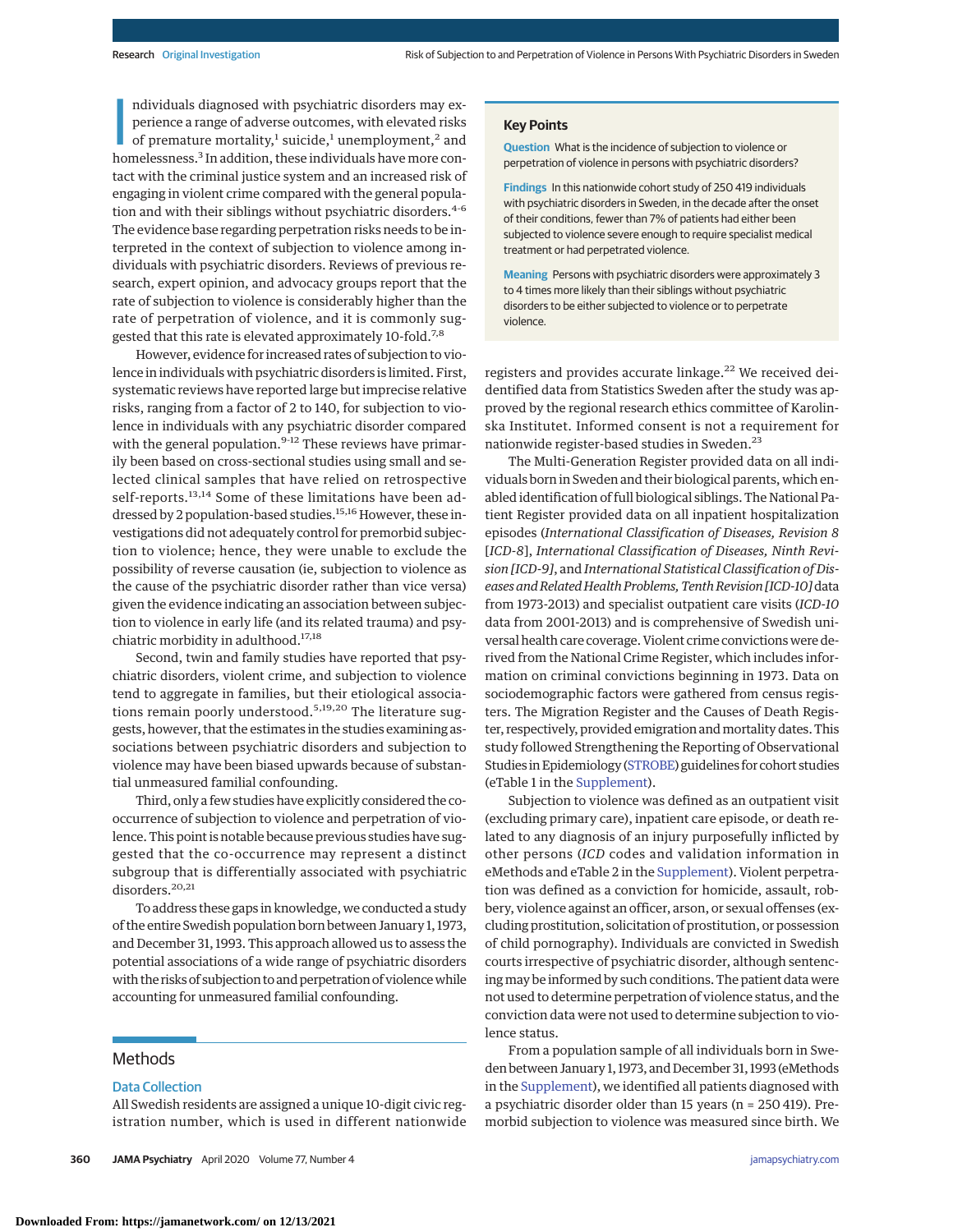|                                                           | $No. (\%)$                                              |                                                  |                 |                                   |                 |                                |                                       |                             |  |  |
|-----------------------------------------------------------|---------------------------------------------------------|--------------------------------------------------|-----------------|-----------------------------------|-----------------|--------------------------------|---------------------------------------|-----------------------------|--|--|
|                                                           | <b>Participants</b>                                     | Participants With Psychiatric Disorder Diagnosis |                 |                                   |                 |                                |                                       |                             |  |  |
| Characteristic                                            | <b>Without Psychiatric</b><br><b>Disorder Diagnosis</b> | Anxiety                                          | Depression      | <b>Bipolar</b><br><b>Disorder</b> | Schizophrenia   | Personality<br><b>Disorder</b> | <b>Alcohol Use</b><br><b>Disorder</b> | Drug Use<br><b>Disorder</b> |  |  |
| Total, No.                                                | 2504190                                                 | 68244                                            | 103814          | 17309                             | 4153            | 29713                          | 69116                                 | 37039                       |  |  |
| Age at first diagnosis,                                   | <b>NA</b>                                               | 23.7                                             | 23.1            | 22.9                              | 22.5            | 21.8                           | 20.0                                  | 21.3                        |  |  |
| median (IQR), y                                           |                                                         | $(19.9 - 28.8)$                                  | $(19.2 - 28.2)$ | $(19.3 - 27.9)$                   | $(19.4 - 26.6)$ | $(18.9 - 26.1)$                | $(17.4 - 24.0)$                       | $(18.7 - 24.9)$             |  |  |
| Sex                                                       |                                                         |                                                  |                 |                                   |                 |                                |                                       |                             |  |  |
| Male                                                      | 1117970                                                 | 27787                                            | 39448           | 5844                              | 2753            | 10676                          | 38987                                 | 24 16 1                     |  |  |
|                                                           | (44.6)                                                  | (40.7)                                           | (38.0)          | (33.8)                            | (66.3)          | (35.9)                         | (56.4)                                | (65.2)                      |  |  |
| Female                                                    | 1386220                                                 | 40 45 7                                          | 64366           | 11465                             | 1400            | 19037                          | 30129                                 | 12878                       |  |  |
|                                                           | (55.4)                                                  | (59.3)                                           | (62.0)          | (66.2)                            | (33.7)          | (64.1)                         | (43.6)                                | (34.8)                      |  |  |
| Birth order                                               |                                                         |                                                  |                 |                                   |                 |                                |                                       |                             |  |  |
| $\mathbf{1}$                                              | 1036966                                                 | 28 4 05                                          | 42922           | 7438                              | 1696            | 12571                          | 27383                                 | 15 2 70                     |  |  |
|                                                           | (41.4)                                                  | (41.6)                                           | (41.3)          | (43.0)                            | (40.8)          | (42.3)                         | (39.6)                                | (41.2)                      |  |  |
| $\overline{2}$                                            | 923286                                                  | 24094                                            | 36417           | 5926                              | 1557            | 9926                           | 24931                                 | 12924                       |  |  |
|                                                           | (36.9)                                                  | (35.3)                                           | (35.1)          | (34.2)                            | (37.5)          | (33.4)                         | (36.1)                                | (34.9)                      |  |  |
| 3                                                         | 394 206                                                 | 10680                                            | 16712           | 2720                              | 575             | 4767                           | 11415                                 | 5899                        |  |  |
|                                                           | (15.7)                                                  | (15.6)                                           | (16.1)          | (15.7)                            | (13.8)          | (16.0)                         | (16.5)                                | (15.9)                      |  |  |
| $\geq 4$                                                  | 149732                                                  | 5065                                             | 7763            | 1225                              | 325             | 2449                           | 5387                                  | 2946                        |  |  |
|                                                           | (6.0)                                                   | (7.4)                                            | (7.5)           | (7.1)                             | (7.8)           | (8.2)                          | (7.8)                                 | (8.0)                       |  |  |
| Immigrant background                                      |                                                         |                                                  |                 |                                   |                 |                                |                                       |                             |  |  |
| No                                                        | 2 2 8 0 3 2 4                                           | 61158                                            | 93885           | 15683                             | 3551            | 26 5 9 0                       | 62708                                 | 31955                       |  |  |
|                                                           | (91.1)                                                  | (89.6)                                           | (90.4)          | (90.6)                            | (85.5)          | (89.5)                         | (90.7)                                | (86.3)                      |  |  |
| Yes                                                       | 223866                                                  | 7086                                             | 9929            | 1626                              | 602             | 3123                           | 6408                                  | 5084                        |  |  |
|                                                           | (8.9)                                                   | (10.4)                                           | (9.6)           | (9.4)                             | (14.5)          | (10.5)                         | (9.3)                                 | (13.7)                      |  |  |
| Parental income<br>in bottom decile                       |                                                         |                                                  |                 |                                   |                 |                                |                                       |                             |  |  |
| No                                                        | 2273931                                                 | 58879                                            | 89318           | 14708                             | 3247            | 24 2 36                        | 58960                                 | 29659                       |  |  |
| Yes                                                       | (90.8)                                                  | (86.3)                                           | (86.0)          | (85.0)                            | (78.2)          | (81.6)                         | (85.3)                                | (80.1)                      |  |  |
|                                                           | 230259                                                  | 9365                                             | 14496           | 2601                              | 906             | 5477                           | 10156                                 | 7380                        |  |  |
|                                                           | (9.2)                                                   | (13.7)                                           | (14.0)          | (15.0)                            | (21.8)          | (18.4)                         | (14.7)                                | (19.9)                      |  |  |
| Low parental education<br>level                           |                                                         |                                                  |                 |                                   |                 |                                |                                       |                             |  |  |
| No                                                        | 2 3 2 3 8 7 5                                           | 62 116                                           | 95 1 45         | 16020                             | 3727            | 26820                          | 62947                                 | 33018                       |  |  |
|                                                           | (92.8)                                                  | (91.0)                                           | (91.6)          | (92.6)                            | (89.7)          | (90.3)                         | (91.1)                                | (89.1)                      |  |  |
| Yes                                                       | 180315                                                  | 6128                                             | 8669            | 1289                              | 426             | 2893                           | 6169                                  | 4021                        |  |  |
|                                                           | (7.2)                                                   | (9.0)                                            | (8.4)           | (7.4)                             | (10.3)          | (9.7)                          | (8.9)                                 | (10.9)                      |  |  |
| Parental lifetime violent<br>crime conviction             |                                                         |                                                  |                 |                                   |                 |                                |                                       |                             |  |  |
| No                                                        | 2 3 4 9 1 1 8                                           | 60514                                            | 91719           | 15272                             | 3595            | 25 0 26                        | 58678                                 | 29158                       |  |  |
|                                                           | (93.8)                                                  | (88.7)                                           | (88.3)          | (88.2)                            | (86.6)          | (84.2)                         | (84.9)                                | (78.7)                      |  |  |
| Yes                                                       | 155 072                                                 | 7730                                             | 12095           | 2037                              | 558             | 4687                           | 10438                                 | 7881                        |  |  |
|                                                           | (6.2)                                                   | (11.3)                                           | (11.7)          | (11.8)                            | (13.4)          | (15.8)                         | (15.1)                                | (21.3)                      |  |  |
| Parental lifetime<br>psychiatric morbidity                |                                                         |                                                  |                 |                                   |                 |                                |                                       |                             |  |  |
| No                                                        | 1920673                                                 | 42 3 44                                          | 62 145          | 9606                              | 2305            | 16 2 2 6                       | 41781                                 | 19132                       |  |  |
|                                                           | (76.7)                                                  | (62.0)                                           | (59.9)          | (55.5)                            | (55.5)          | (54.6)                         | (60.5)                                | (51.7)                      |  |  |
| Yes                                                       | 583517                                                  | 25 900                                           | 41669           | 7703                              | 1848            | 13 4 8 7                       | 27335                                 | 17907                       |  |  |
|                                                           | (23.3)                                                  | (38.0)                                           | (40.1)          | (44.5)                            | (44.5)          | (45.4)                         | (39.5)                                | (48.3)                      |  |  |
| History of violence                                       |                                                         |                                                  |                 |                                   |                 |                                |                                       |                             |  |  |
| None                                                      | 2442123                                                 | 62987                                            | 96 5 99         | 16 1 23                           | 3724            | 26 4 44                        | 60643                                 | 28351                       |  |  |
|                                                           | (97.5)                                                  | (92.3)                                           | (93.1)          | (93.1)                            | (89.7)          | (89.0)                         | (87.7)                                | (76.5)                      |  |  |
| Subjected to violence                                     | 28 3 0 5                                                | 1966                                             | 2856            | 513                               | 77              | 959                            | 2960                                  | 1934                        |  |  |
| only                                                      | (1.1)                                                   | (2.9)                                            | (2.8)           | (3.0)                             | (1.9)           | (3.2)                          | (4.3)                                 | (5.2)                       |  |  |
| Perpetrated                                               | 30279                                                   | 2774                                             | 3714            | 578                               | 317             | 1982                           | 4518                                  | 5677                        |  |  |
| violence only                                             | (1.2)                                                   | (4.1)                                            | (3.6)           | (3.3)                             | (7.6)           | (6.7)                          | (6.5)                                 | (15.3)                      |  |  |
| Both subjected to<br>violence and<br>perpetrated violence | 3483<br>(0.1)                                           | 517<br>(0.8)                                     | 645<br>(0.6)    | 95<br>(0.5)                       | 35<br>(0.8)     | 328<br>(1.1)                   | 995<br>(1.4)                          | 1077<br>(2.9)               |  |  |

eviation: IQR, interquartile range.

adopted a hierarchical approach to differentiate between schizophrenia, bipolar disorder, depression, and anxiety disorder (*ICD* codes in eTable 2 in the [Supplement\)](https://jamanetwork.com/journals/jama/fullarticle/10.1001/jamapsychiatry.2019.4275?utm_campaign=articlePDF%26utm_medium=articlePDFlink%26utm_source=articlePDF%26utm_content=jamapsychiatry.2019.4275). We also examined patients with personality disorders, alcohol use disorders, and drug use disorders.

# Control Groups

We individually matched each patient by sex and birth year with 10 individuals in the general population who did not have that particular psychiatric disorder. Participants in the general population control group had to be alive and Swedish residents at the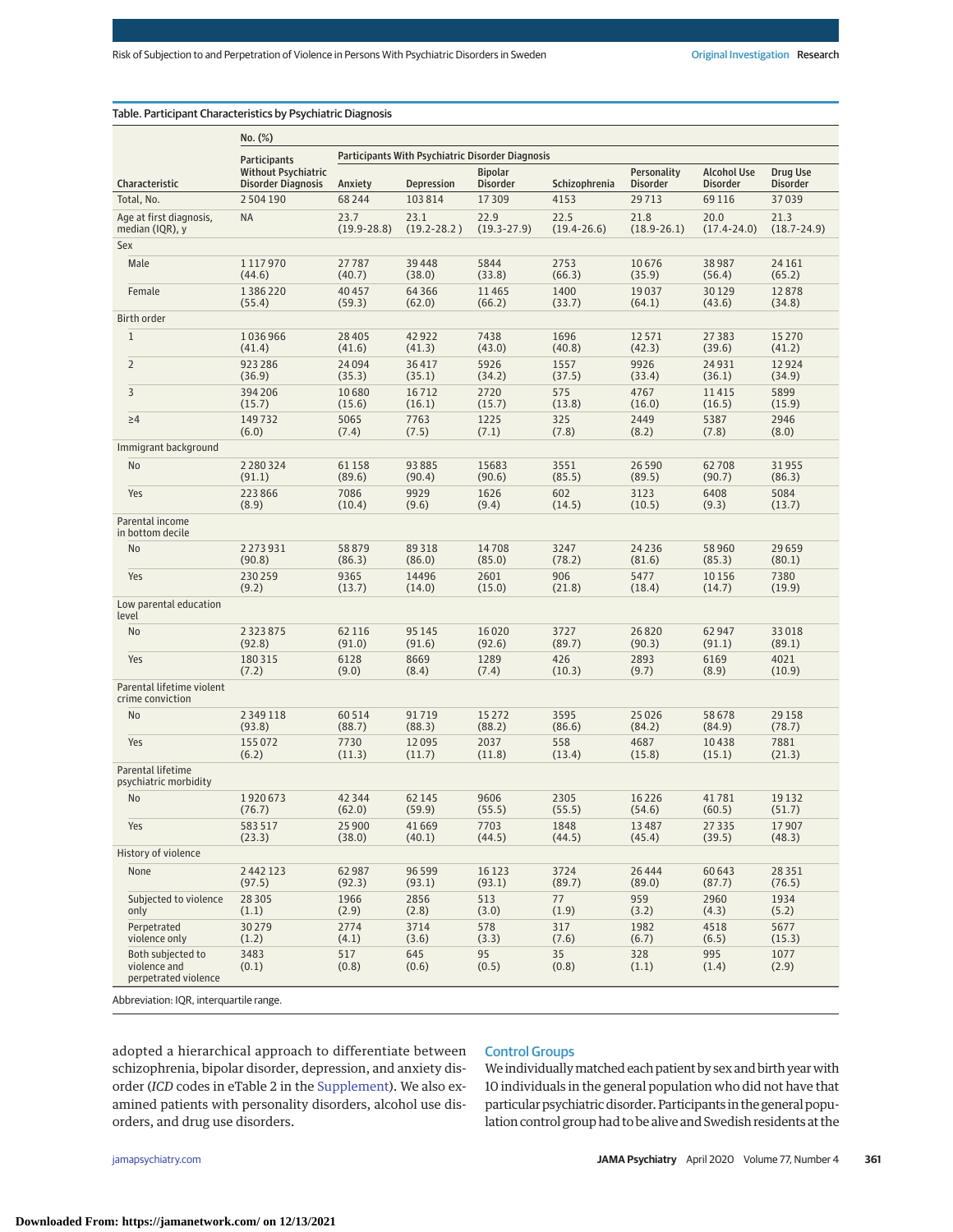#### Figure 1. Risk of Subjection to Violence and Perpetration of Violence Among Individuals Diagnosed With Any Psychiatric Disorder Compared With Individuals Without a Psychiatric Disorder



Model 1 included matches by sex and birth year. Model 2 was adjusted for birth order and parental characteristics (immigrant background, low income, low educational level, lifetime violent crime conviction, and psychiatric history). Model 3 was further adjusted for the individual's history of subjection to and perpetration of violence. Model 4 included within-family estimates comparing

differentially exposed siblings and adjusted for sex, birth year, birth order, and the individual's history of subjection to and perpetration of violence. Because the comparisons were made within families, there was no need to adjust for factors that were constant within families. HR indicates hazard ratio.

date of matching (eg, when the index person first received the psychiatric diagnosis). Patients could be matched with multiple individuals because the analyses only considered the associations within each cluster of patients and individuals from the general population.We alsomatched the patients with their full biological siblings who did not have psychiatric disorders to assess the role of unmeasured familial confounding. Tomaintain a high degree of statistical power, we analyzed all potential sibling pairs in the main analyses, with covariate adjustments for age and sex.The sibling comparison approach allowed us to account for all time-constant unmeasured familial confounding factors shared between siblings (eg, half of their cosegregating genes and their shared childhood environments). The extent to which the sibling comparisons were attenuated compared with the population estimates indicated the influence of unmeasured familial confounding.

The start date for the patients and control groups was defined as the discharge date of the first psychiatric episode. The participants were censored either when they migrated, died, experienced the outcome of interest, or reached the end of the study period on December 31, 2013.

### Statistical Analysis

We quantified the associations between psychiatric disorders and subjection to and perpetration of violence by fitting stratified Cox models that estimated adjusted hazard ratios (aHRs). Because each person diagnosed with a psychiatric disorder and their matches in the general population and sibling control groups were separately defined as unique strata, the model used this information to estimate varying baseline hazard rates across each combination of patients and individuals in the control groups. This approach implies that the comparisons were made within each stratum.

We initially fitted a crudemodel that accounted for sex and birth year (model 1). We subsequently further adjusted the

**362 JAMA Psychiatry** April 2020 Volume 77, Number 4 **(Reprinted)** [jamapsychiatry.com](http://www.jamapsychiatry.com/?utm_campaign=articlePDF%26utm_medium=articlePDFlink%26utm_source=articlePDF%26utm_content=jamapsychiatry.2019.4275)

model for birth order and parental background factors (model 2) as well as the individual's history of subjection to violence and perpetration of violence (model 3). In model 4, we adjusted for unmeasured familial risks by refitting model 3 on the subsamples of differentially affected siblings. Model 4 was then refitted to each sex separately to assess moderation effects by sex. We examined the associations between specific psychiatric disorders and outcomes by testing each of them individually (model 4) and jointly adjusting for them (model 5).

Conditional multinomial logistic regression models estimating adjusted odds ratios (aORs) were used to examine the associations between diagnosis with any psychiatric disorder and subjection to and perpetration of violence status, $^{21}$  which was defined as an unordered categorical variable with the following categories: (1) neither subjected to violence nor perpetrated violence, (2) subjected to violence only, (3) perpetrated violence only, and (4) both subjected to violence and perpetrated violence. Sensitivity tests for alternative measurement definitions and model specifications were also performed (eMethods in the [Supplement\)](https://jamanetwork.com/journals/jama/fullarticle/10.1001/jamapsychiatry.2019.4275?utm_campaign=articlePDF%26utm_medium=articlePDFlink%26utm_source=articlePDF%26utm_content=jamapsychiatry.2019.4275). Data were analyzed from January 15 to September 14, 2019.

We accounted for measured confounders, including birth order, parental background factors (eg, low income, low educational level, immigrant background, and history of psychiatric disorders and violent criminality), and the individual's history of subjection to and perpetration of violence (definitions in eMethods in the [Supplement\)](https://jamanetwork.com/journals/jama/fullarticle/10.1001/jamapsychiatry.2019.4275?utm_campaign=articlePDF%26utm_medium=articlePDFlink%26utm_source=articlePDF%26utm_content=jamapsychiatry.2019.4275).

# Results

The patient sample comprised 250 419 individuals, of which 138 622 (55.4%) were women and 111 797 (44.6%) were men. The patients were individually matched with 10 people in the general population without psychiatric disorders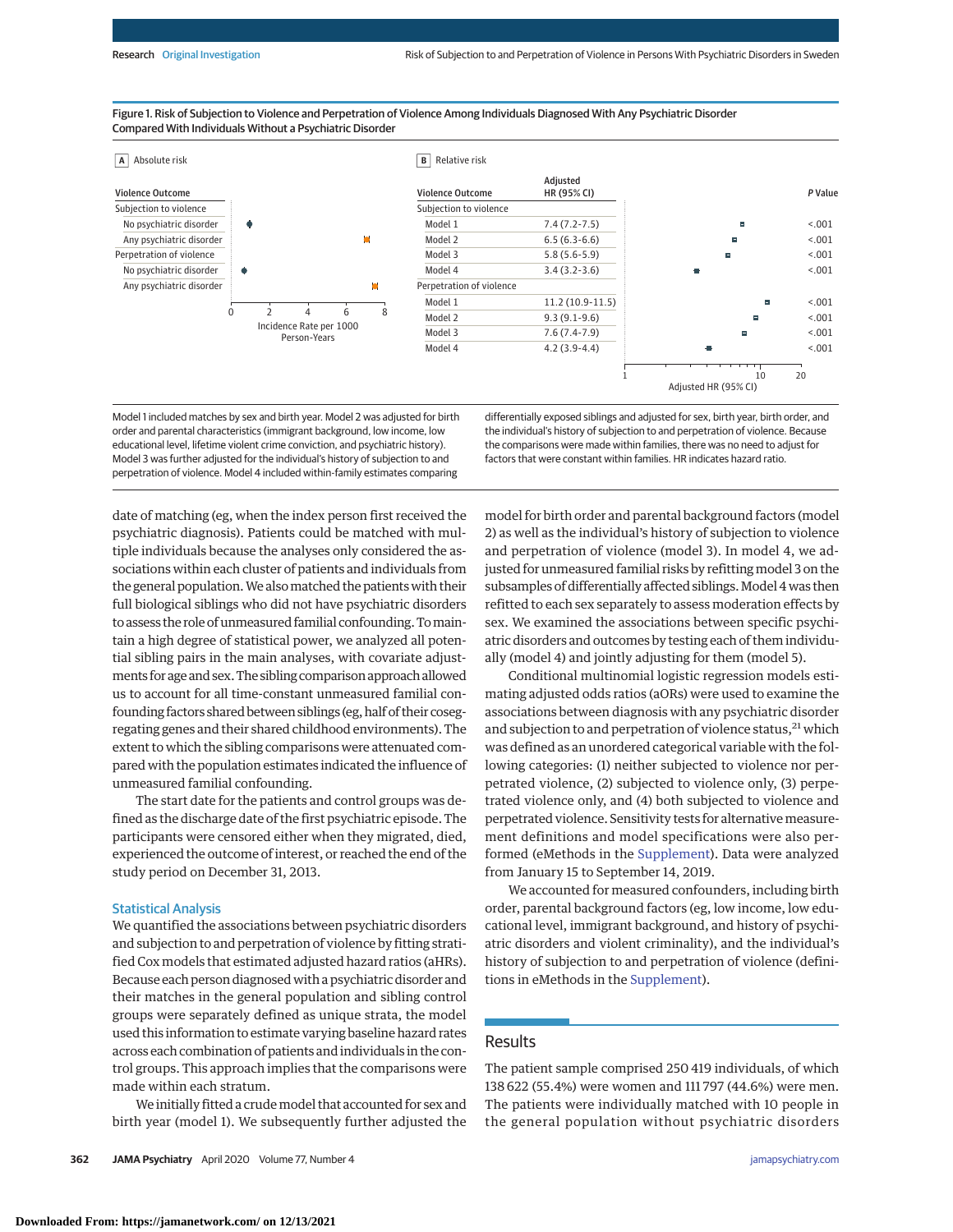(n = 2 504 190) and with their siblings without psychiatric disorders (n = 194 788). The largest patient groups included those diagnosed with depression (n = 103 814) or alcohol use disorder ( $n = 69116$ ; Table). The median (interquartile range) age at first diagnosis ranged from 20.0 (17.4-24.0) years for alcohol use disorder to 23.7 (19.9-28.8) years for anxiety disorder (Table). The participants had mean (SD) of 7.3 (4.5) years of postdischarge data available.

Less than half of the individuals who were diagnosed with any psychiatric disorder were either subjected to violence to the extent that they required medical treatment or were convicted of a violent crime after the onset of their condition. The unadjusted incidence rates were similar between both outcomes (7.1 [95% CI, 6.9-7.2] vs 7.5 [95% CI, 7.4-7.6] per 1000 person-years among patients diagnosed with psychiatric disorders and 1.0 [95% CI, 0.9-1.0] vs 0.7 [95% CI, 0.7-0.7] per 1000 personyears among individuals without psychiatric disorders) (Figure 1A). The 10-year cumulative incidence rates adjusted for sex and birth year were also similar, ranging from 6.4% to 6.5% among patients with psychiatric disorders and from 0.9% to 0.6% among individuals without psychiatric disorders (eFigures 1 and 2 in the [Supplement\)](https://jamanetwork.com/journals/jama/fullarticle/10.1001/jamapsychiatry.2019.4275?utm_campaign=articlePDF%26utm_medium=articlePDFlink%26utm_source=articlePDF%26utm_content=jamapsychiatry.2019.4275). In addition, we found that the outcomes co-occurred to a moderate extent among patients with psychiatric disorders (*r* = 0.43 [95% CI, 0.41-0.45]).

We initially found that persons who were diagnosed with any psychiatric disorder were more than 7 times as likely as those without psychiatric disorders to be subjected to violence (aHR, 7.4 [95% CI, 7.2-7.5]; model 1 in Figure 1B). Further adjustments for birth order and parental confounders (model 2) and the individual's history of subjection to violence and perpetration of violence (model 3) attenuated those estimates to a nearly 6-fold risk increase (aHR, 5.8 [95% CI, 5.6-5.9]). Unmeasured familial confounders were important because the sibling comparison estimate (model 4) further attenuated the association to an approximately 3-fold risk increase (aHR, 3.4 [95% CI, 3.2-3.6]). We observed a similar pattern of associations for violent perpetration as the outcome, ranging from an 11-fold risk increase in the crude model (aHR, 11.2 [95% CI, 10.9-11.5]) to a 4-fold risk increase in the fully adjusted model (aHR, 4.2 [95% CI, 3.9-4.4]). We found the model 4 estimates to be robust to most model specifications, with effect sizes typically ranging from a 3- to 4-fold risk increase across both of the outcomes (eFigure 3 in the [Supplement\)](https://jamanetwork.com/journals/jama/fullarticle/10.1001/jamapsychiatry.2019.4275?utm_campaign=articlePDF%26utm_medium=articlePDFlink%26utm_source=articlePDF%26utm_content=jamapsychiatry.2019.4275).

We observed sex differences in the distribution of the violence outcomes (Figure 2A). Men with any psychiatric disorder were approximately 3 times more likely to be subjected to violence (aHR, 2.8 [95% CI, 2.5-3.0]) and approximately 4 times more likely to perpetrate violence (aHR, 3.8 [95% CI, 3.5-4.1]; Figure 2B) than their siblings without psychiatric disorders.We observed minor differences for the equivalent estimates in women among those who were subjected to violence (aHR, 4.3 [95% CI, 3.8-5.0]) and among those who perpetrated violence (aHR, 4.6 [95%CI, 3.7-5.7]) (Figure 2B). Assuming that the violence outcomes were directly comparable, we observed that both men and women with any psychiatric disorder were more likely than their siblings without psychiatric disorders to be both subjected to violence and to perpetrate violence (aOR, men, 8.6 [95% CI, 6.8- 10.8]; aOR, women, 19.8 [95% CI, 6.4-61.7]) than to have solely

Figure 2. Sex-Stratified Risk of Subjection to Violence and Perpetration of Violence Among Individuals Diagnosed With Any Psychiatric Disorder Compared With Siblings Without Psychiatric Disorders



The adjusted hazard ratios refer to within-family estimates comparing differentially exposed siblings and adjusted for sex, birth year, birth order, and the individual's history of subjection to and perpetration of violence. Because the comparisons were made within families, there was no need to adjust for factors that were constant within families. HR indicates hazard ratio.

experienced subjection to violence (aOR,men, 2.5 [95% CI, 2.3- 2.8]; aOR, women, 4.3 [95% CI, 3.7-4.9]) or to have solely perpetrated violence (aOR, men, 3.8 [95% CI, 3.4-4.2]; aOR, women, 4.5 [95% CI, 3.7-4.9]; Figure 3).

Further stratification by psychiatric diagnoses indicated that the outcomes were more common among persons diagnosed with drug and alcohol use disorders (12-17 subjection to violence events and 13-27 perpetration of violence events per 1000 person-years) than in other diagnostic groups (Figure 4A).We initially found that persons with any of the specific psychiatric disorders were more likely than their siblings without psychiatric disorders to be subjected to violence (range between aHR, 2.3 [95% CI, 1.5-3.5] to aHR, 5.3 [95% CI, 4.3- 6.7], respectively) and to perpetrate violence against others (range between aHR, 3.1 [95% CI, 2.7-3.6] to aHR, 9.6 [95% CI, 5.6-16.6], respectively; model 4 in eFigure 4 in the [Supple](https://jamanetwork.com/journals/jama/fullarticle/10.1001/jamapsychiatry.2019.4275?utm_campaign=articlePDF%26utm_medium=articlePDFlink%26utm_source=articlePDF%26utm_content=jamapsychiatry.2019.4275)[ment\)](https://jamanetwork.com/journals/jama/fullarticle/10.1001/jamapsychiatry.2019.4275?utm_campaign=articlePDF%26utm_medium=articlePDFlink%26utm_source=articlePDF%26utm_content=jamapsychiatry.2019.4275). However, when we jointly adjusted for all of the conditions, we found that these estimates were attenuated but remained statistically significant for both outcomes, with the sole exception of persons diagnosed with schizophrenia, who did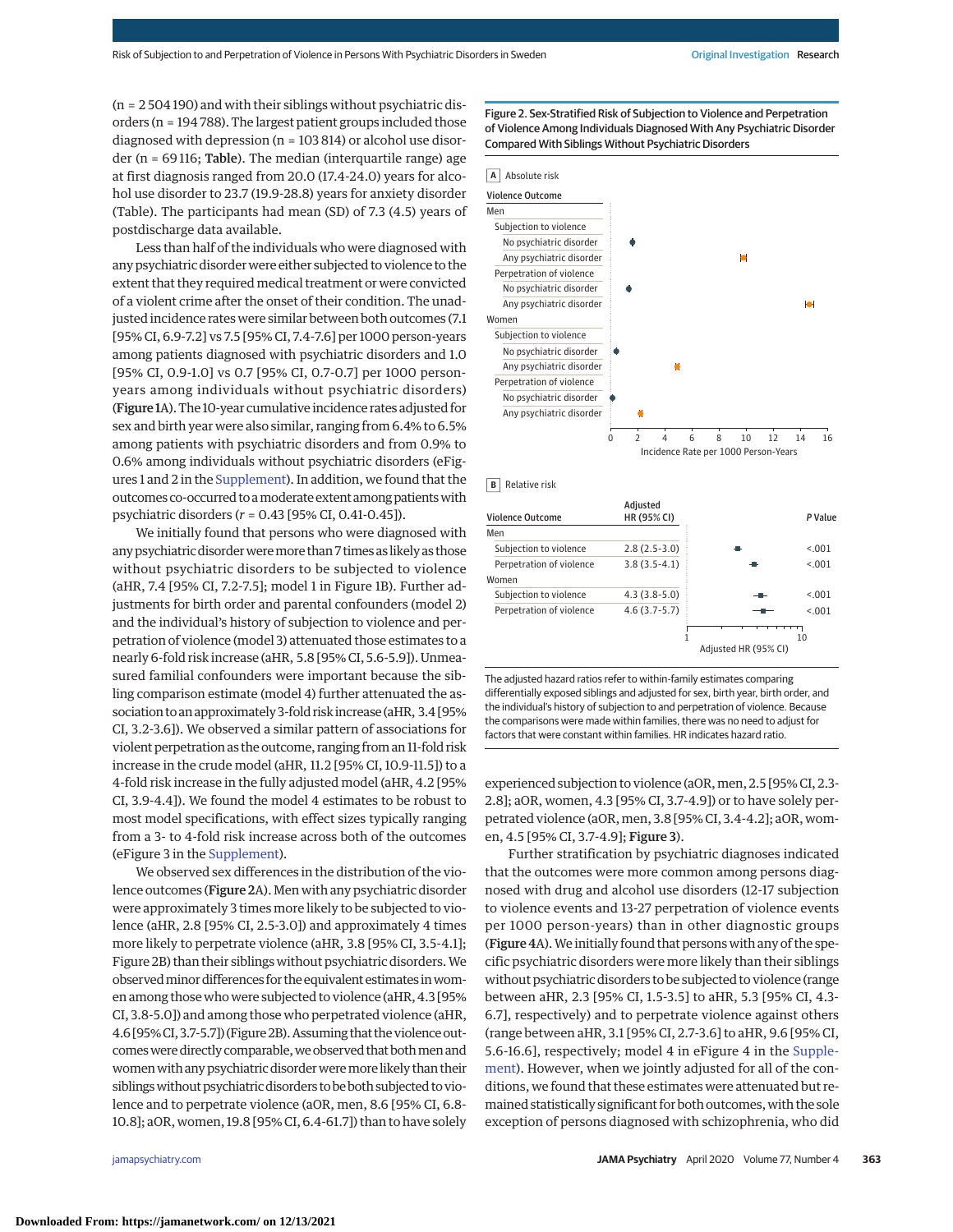| <b>Individuals With Psychiatric Disorders</b>   | <b>Adjusted Odds</b><br>Ratio (95% CI) |                                    | P Value |
|-------------------------------------------------|----------------------------------------|------------------------------------|---------|
| All                                             |                                        |                                    |         |
| Subjection to violence only                     | $3.3(3.1-3.5)$                         |                                    | < 0.01  |
| Perpetration of violence only                   | $4.1(3.8-4.4)$                         |                                    | < 0.01  |
| Both subjection to and perpetration of violence | $9.5(7.9-11.3)$                        |                                    | < 0.001 |
| Men                                             |                                        |                                    |         |
| Subjection to violence only                     | $2.6(2.3-2.8)$                         |                                    | < 0.01  |
| Perpetration of violence only                   | $3.8(3.5-4.2)$                         |                                    | < 0.01  |
| Both subjection to and perpetration of violence | $8.6(6.8-10.8)$                        |                                    | < 0.001 |
| Women                                           |                                        |                                    |         |
| Subjection to violence only                     | $4.3(3.7-4.9)$                         |                                    | < 0.01  |
| Perpetration of violence only                   | $4.5(3.6-5.7)$                         |                                    | < 0.01  |
| Both subjection to and perpetration of violence | 19.8 (6.4-61.7)                        |                                    | < 0.001 |
|                                                 |                                        | 10<br>Adjusted Odds Ratio (95% CI) | 100     |

Figure 3. Adjusted Odds Ratios for Subjection to Violence Only, Perpetration of Violence Only, and Both Subjection to and Perpetration of Violence Among Men and Women With Psychiatric Disorders

not have a higher risk of being subjected to violence when compared with their siblings without psychiatric disorders (aHR, 0.9 [95% CI, 0.5-1.6]; Figure 4).

# **Discussion**

In this nationwide study of 250 419 individuals born between 1973 and 1993 in Sweden, we examined the associations between psychiatric disorders and the later risk of subjection to violence and perpetration of violence. The patients were matched by age and sex to a general population control group and to their full biological siblings without psychiatric disorders. To our knowledge, this is the first study to have examined these associations using a sibling comparison approach, which enabled us to account for important shared unmeasured familial (eg, genetic and environmental) confounders. Our study had 4 principal findings.

First, we estimated that the 10-year cumulative incidence rate of being subjected to violence was less than 7% in persons diagnosed with any psychiatric disorder. This estimate is therefore considerably smaller in magnitude, even when compared with the previous annual rates for subjection to violence reported in studies from Sweden, $24$  the Netherlands,<sup>25</sup> the United Kingdom,<sup>13</sup> and the United States, <sup>26, 27</sup> which typically range between 20% and 60%. This discrepancy is expected, as the earlier research relied on broad and self-reported measures of subjection to violence and were based on selected samples.

Second, associations between psychiatric morbidity and a later risk of subjection to violence were considerably attenuated once we accounted for the individual's history of subjection to and perpetration of violence as well as for unmeasured familial confounding by comparing patients with psychiatric conditions with their siblings without psychiatric disorders. The estimated risk increase of subjection to violence among people with psychiatric diagnoses was reduced from a factor of 6.5 to 3.4. These findings suggest that the estimates reported in 2 previous population studies, which ex-

The adjusted odds ratios refer to within-family estimates comparing differentially exposed siblings and adjusted for sex, birth year, birth order, and the individual's history of subjection to and perpetration of violence. Because the comparisons were made within families, there was no need to adjust for factors that were constant within families.

amined alternative subjection to violence outcomes (eg, policereported events<sup>16</sup> and homicidal deaths<sup>15</sup>), may have been substantially overestimated because of the lack of adjustment for these factors.

Third, we found that the risks of subjection to and perpetration of violence varied across specific psychiatric disorders and were highest in persons with substance use disorders. In contrast, after adjusting for comorbid substance use disorders and personality disorders, we observed that persons diagnosed with schizophrenia were no more likely than their siblings without psychiatric disorders to be subjected to violence. One explanation for this finding is that patients with schizophrenia who do not have the comorbid conditions are more socially isolated and therefore less likely to be in environments where the risk of subjection to violence is increased.

Fourth, consistent with the literature,<sup>28-31</sup> we found overlap between the risk of subjection to violence and perpetration of violence in individuals with psychiatric disorders. Although direct comparisons of the outcome measures require cautious interpretation, we note that this overlap may be important because it may offer etiologic and treatment targets. By separately considering each outcome, the dynamic interplay between them is overlooked. To take one example, subjection to violence is a trigger for subsequent perpetration of violence in patients diagnosed with psychotic disorders and individuals without psychiatric disorders.<sup>32</sup>

Our findings are largely consistent with those of the MacArthur risk assessment study, which found elevated postdischarge rates of violence among patients with psychiatric illnesses and comorbid substance use disorders as well as among individuals with early experiences of physical abuse and violence perpetration.<sup>33</sup> Our findings diverge with regard to the association between certain psychiatric disorders and violence perpetration;we found higher rates of perpetration among persons with schizophrenia than depression.<sup>33</sup> These observed differences could potentially be associated with contextual differences between Sweden and the United States, but we note that our study had sufficient statistical power to estimate differ-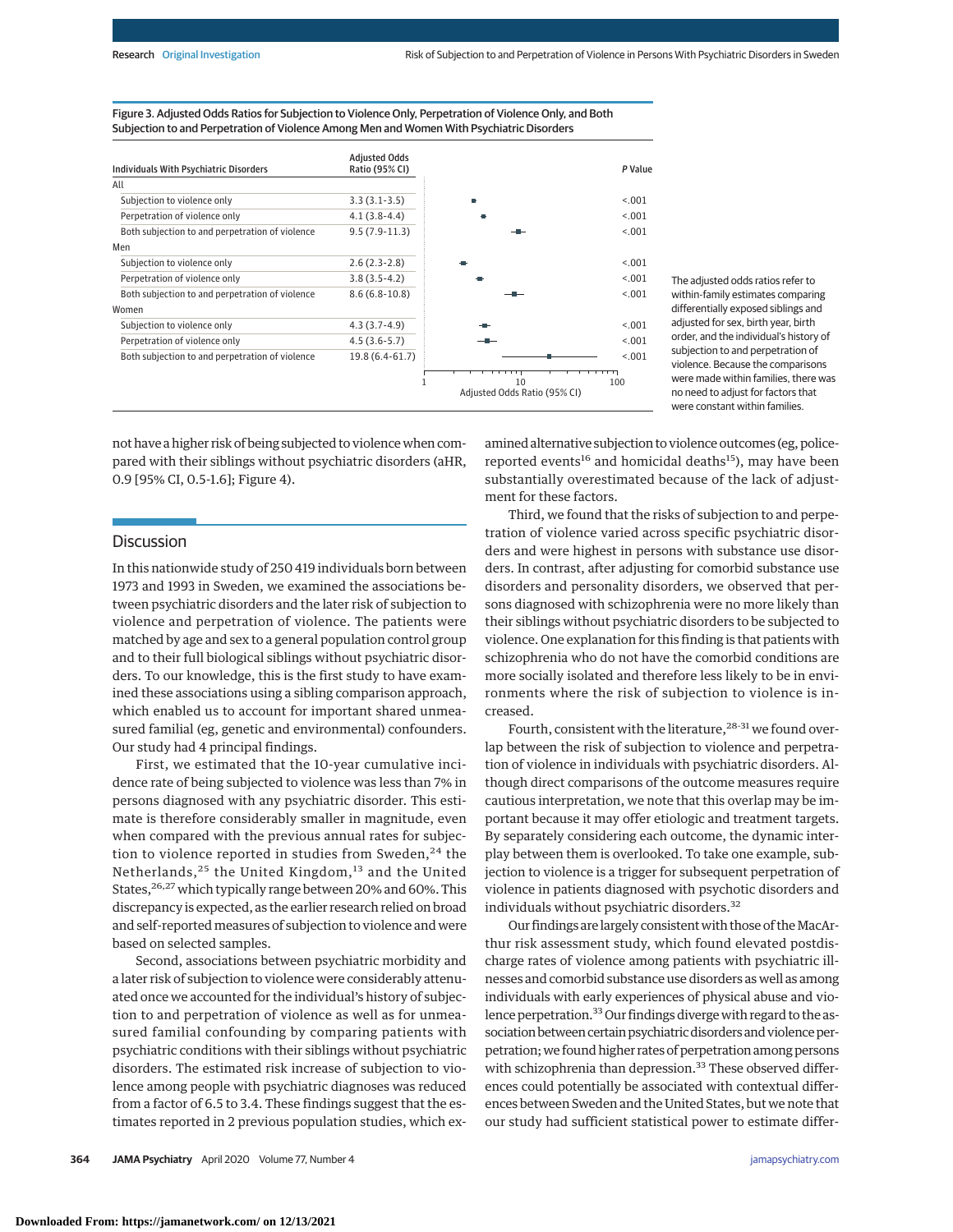



#### **B** Relative risk

| <b>Violence Outcome</b>  | Adjusted<br>HR (95% CI) |    |  |
|--------------------------|-------------------------|----|--|
| Anxiety                  |                         |    |  |
| Subjection to violence   | $1.9(1.7-2.1)$          | e. |  |
| Perpetration of violence | $2.0(1.7-2.3)$          |    |  |
| Depression               |                         |    |  |
| Subjection to violence   | $1.9(1.7-2.1)$          |    |  |
| Perpetration of violence | $1.8(1.6-2.1)$          |    |  |
| Bipolar disorder         |                         |    |  |
| Subjection to violence   | $3.0(2.3-4.0)$          |    |  |
| Perpetration of violence | $2.6(1.8-3.7)$          |    |  |
| Schizophrenia            |                         |    |  |
| Subjection to violence   | $0.9(0.5-1.6)$          |    |  |
| Perpetration of violence | $7.0(3.6-13.8)$         |    |  |
| Personality disorder     |                         |    |  |
| Subjection to violence   | $2.4(2.1-2.7)$          |    |  |
| Perpetration of violence | $3.9(3.3-4.6)$          |    |  |
| Alcohol use disorder     |                         |    |  |
| Subjection to violence   | $3.0(2.8-3.2)$          | П  |  |
| Perpetration of violence | $3.2(3.0-3.5)$          |    |  |
| Drug use disorder        |                         |    |  |
| Subjection to violence   | $3.2(2.7-3.5)$          |    |  |
| Perpetration of violence | $4.8(4.3-5.4)$          |    |  |

The adjusted hazard ratios refer to within-family estimates comparing differentially exposed siblings and adjusted for sex, birth year, birth order, and the individual's history of subjection to and perpetration of violence. The estimates were further jointly adjusted for all of the psychiatric disorders and substance use disorders. Because the comparisons were made within families, there was no need to adjust for factors that were constant within families. HR indicates hazard ratio.

ences between the conditions with a high degree of precision (250 419 vs 951 patients). $33$  Our study also benefited from almost no selection bias, unlike clinical studies in which the nonconsenting patients may have had different background risks. In theMacArthur study, for example, 44% of nonconsenting patients had schizophrenia diagnoses and were more likely than consenting patients to have histories of violence.<sup>33</sup>

# Strengths and Limitations

Our study has several strengths. The use of Swedish national registers allowed us to study more than 250 000 patients diagnosed with psychiatric disorders, each individually matched with 10 people in the general population, while keeping selection bias to aminimum, asmore than 95% of the overall sample was retained. We defined subjection to violence, using objec-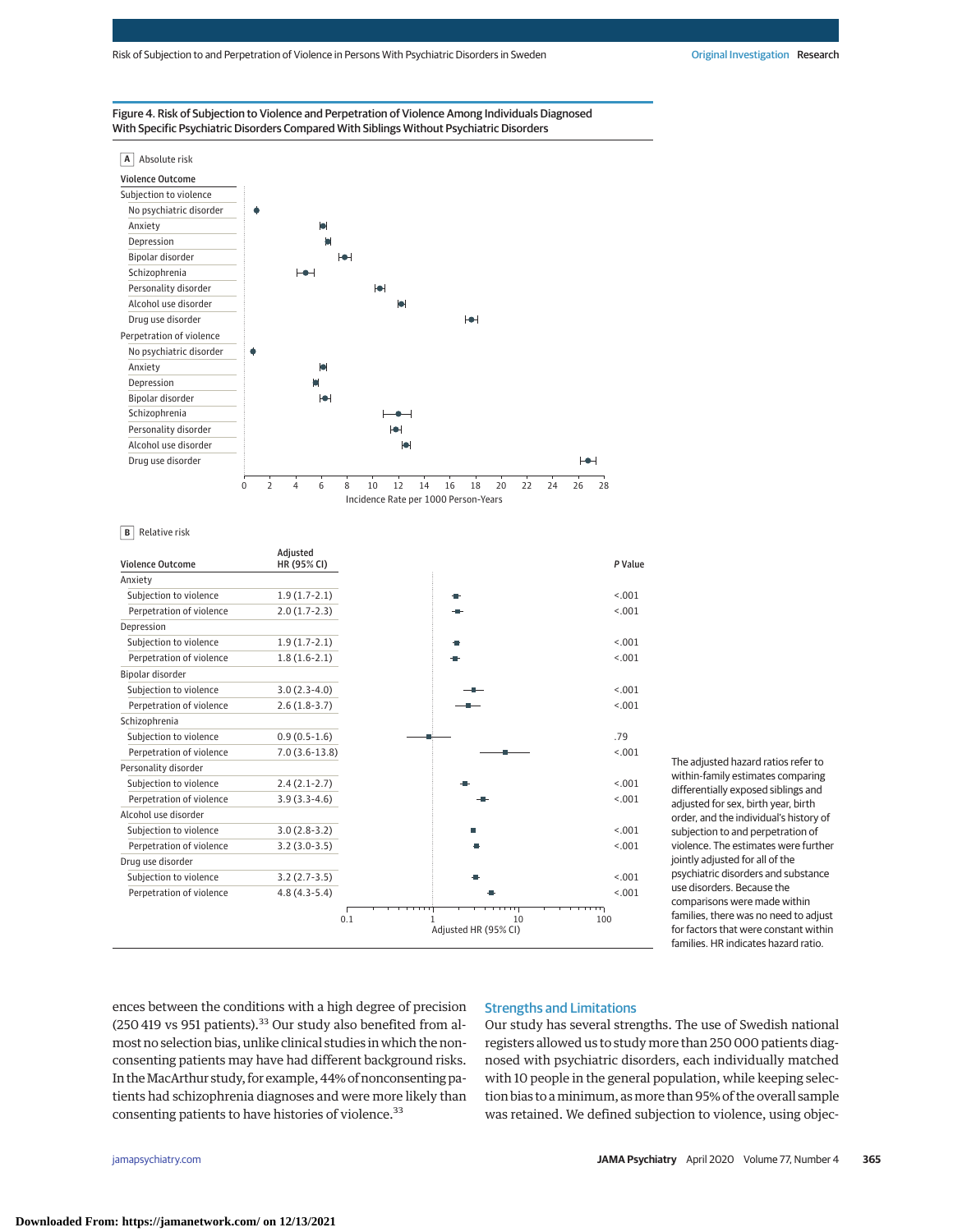tive and validated measures of assault, as being events that either required hospital care (including specialist outpatient visits but excluding primary care visits) or resulted in death, in a country with universal health care. By adopting the sibling comparison approach, we were able to control for unmeasured familial confounding for the first time, to our knowledge.

However, the study had important limitations. First, we did not include incidents of less severe subjection to violence that did not result in hospitalization or death, which suggests that the reported absolute risk estimates should be interpreted as capturing the most severe violence subjection events. At the same time, our measures had the advantage of focusing on patients for whom implications for clinical services existed and interventions were potentially available (as these patients would have had service contacts). The extent to which themagnitude of the examined associations differs between severity levels remains relatively unknown and needs to be addressed in future studies. We would, however, expect that the inclusion of violence subjection events with a lower severity level would attenuate the reported relative risk estimates.This expectation isconsistent with our sensitivity analysis, which observed a dose-response association between psychiatric morbidity and the severity of violence subjection events, a finding also reported in previous studies.<sup>15,16</sup> Furthermore, it has been reported that approaches to measuring less severe violence subjection events (eg, selfreports and police reports) are associated with substantialmeasurement error, particularly when studying adolescents and individuals with elevated levels of psychiatric symptoms.<sup>34,35</sup> Notably, the combination of using self-reports and sibling comparisons would further inflate the measurement error, causing an artificial bias of the estimates toward the null.<sup>36</sup>

Second, although sibling comparisons offer a powerful approach that accounts for genetic confounding, they account for approximately half of the genetic influences. Given the large reductions of the estimates in the sibling comparison models, we have likely overestimated the true associations.

Third, nationwide registries lack sufficient detail to fully ascertain the timing of our measures. Future studies may benefit from combining developmental life-course approaches with quasi-experimental designs to assess the relative importance of timing effects (eg, changes to diagnoses over time) and etiologic mechanisms (eg, mediation and moderation effects). Fourth, we had an mean of 7.3 years of postdischarge data available per participant, which captured a limited portion of their lives. Although our data were similar in magnitude to those of related Scandinavian population-based studies that had a maximum of 8 to 13 years of follow-up data, $^{15,16}$ a need exists for studies with longer follow-up data to improve understanding of the long-term developmental trajectories of violent outcomes in people with psychiatric disorders. Fifth, although we used similar definitions for our outcome measures, they were derived from different data sources, which implies that comparisons between them should be interpreted with caution. Subjection to violence measures potentially represent a higher threshold because they require individuals to access health care services, although this assertion requires more empirical evidence to test. We note that the correlation between the outcomes in our patient sample (*r* = 0.43 [95% CI, 0.41-0.45]) replicated that of the MacArthur study (*r* = 0.44 [95% CI, 0.32-0.56]).<sup>37</sup> Their data have been widely used to examine the co-occurrence between the outcomes despite heterogeneous definitions and data collection strategies.21,27,38

Sixth, the generalizability of our findings is unclear. Internationally comparable surveys of individuals subjected to violent crime reported that the annual rate of subjection to violence in Sweden (3.5%) was comparable with the global average (3.1%).<sup>39</sup> Furthermore, a 2010 systematic review did not observe any clear differences in the rates of psychiatric disorders across Western European countries.<sup>40</sup> However, associations between psychiatric disorders and violence outcomes may vary in other contexts, particularly in countries with different base rates of violence. Future studies should therefore test for this variance by using large-scale population-based data with adjustments for unmeasured familial confounders and early experiences of violence.

# **Conclusions**

In this large longitudinal cohort study, we found that individuals diagnosed with psychiatric disorders in Sweden were more likely than 2 comparison groups without psychiatric disorderssiblings and individuals of similar age and gender in the general population—to be subjected to violence and to perpetrate violence against others.We generally found the magnitude of the associations to be similar across both outcomes, indicating a 3 to 4-fold elevated risk when the patients were compared with siblings who did not have psychiatric disorders. In addition, we found that having a diagnosis of schizophrenia was not associated with subsequent subjection to violence after we accounted for comorbid substance use and personality disorders. In contrast, we found that the same condition was the strongest risk factor for the perpetration of violence. Our findings underscore the need to address comorbid substance use and personality disorders to develop scalable approaches that assess and manage the risk of subjection to and perpetration of violence in people with psychiatric disorders.

#### ARTICLE INFORMATION

**Accepted for Publication:** October 20, 2019. **Published Online:** January 15, 2020. doi[:10.1001/jamapsychiatry.2019.4275](https://jamanetwork.com/journals/jama/fullarticle/10.1001/jamapsychiatry.2019.4275?utm_campaign=articlePDF%26utm_medium=articlePDFlink%26utm_source=articlePDF%26utm_content=jamapsychiatry.2019.4275) **Correction:** This article was corrected on February 19, 2020, to fix an error in the Abstract and Figure 3 and to adjust the captions for Figures 1, 2, and 4.

**Open Access:** This is an open access article distributed under the terms of the [CC-BY License.](https://jamanetwork.com/journals/jamapsychiatry/pages/instructions-for-authors?utm_campaign=articlePDF%26utm_medium=articlePDFlink%26utm_source=articlePDF%26utm_content=jamapsychiatry.2019.4275#SecOpenAccess) © 2020 Sariaslan A et al.JAMA Psychiatry.

**Author Contributions:** Dr Sariaslan had full access to all of the data in the study and takes responsibility for the integrity of the data and the accuracy of the data analysis. Concept and design: Sariaslan, Larsson, Fazel. Acquisition, analysis, or interpretation of data:

Sariaslan, Arseneault, Lichtenstein, Fazel. Drafting of the manuscript: Sariaslan, Fazel. Critical revision of the manuscript for important intellectual content: All authors. Statistical analysis: Sariaslan. Obtained funding: Lichtenstein, Fazel. Administrative, technical, or material support: Lichtenstein. Supervision: Larsson, Fazel.